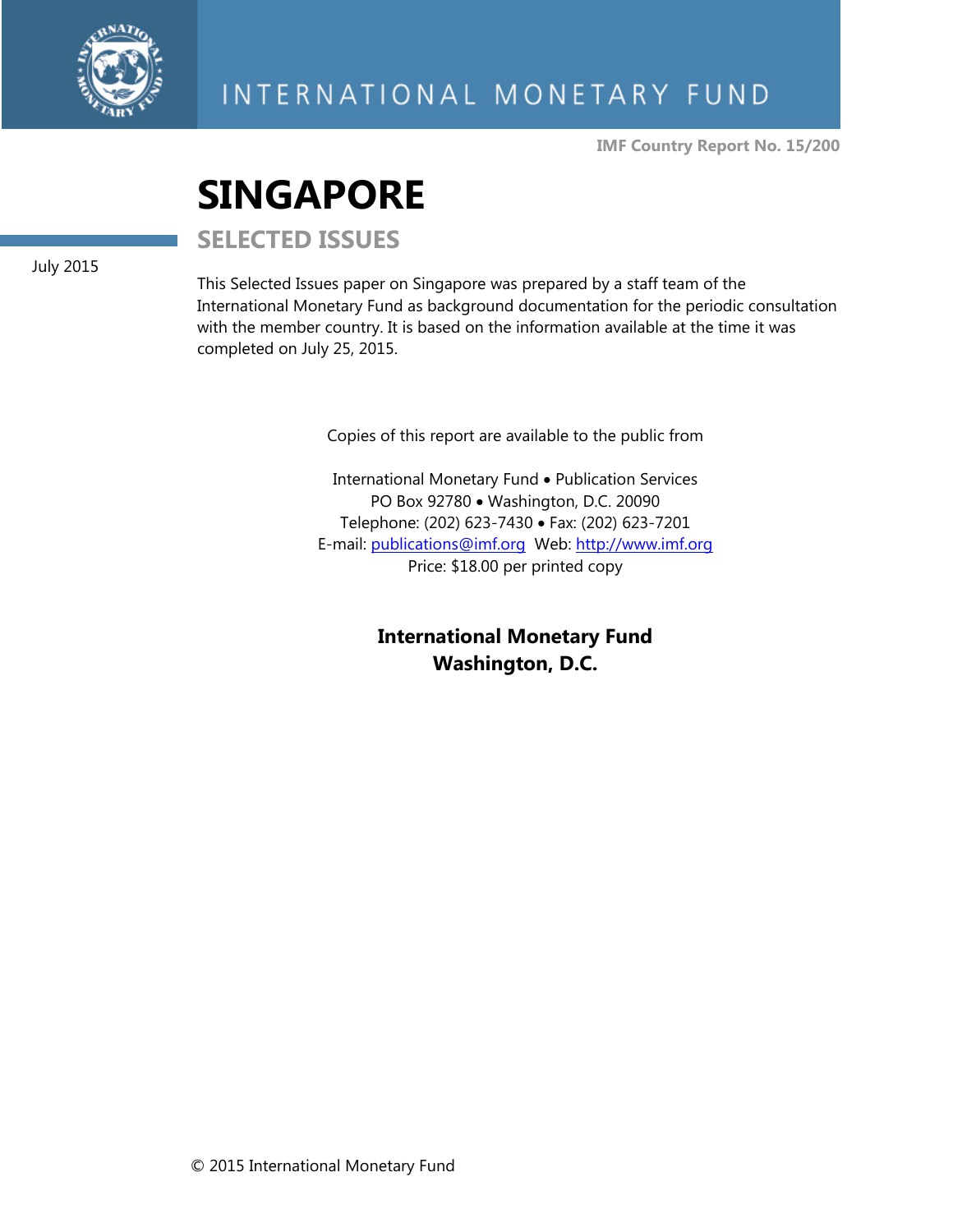

**SELECTED ISSUES** 

June 25, 2015

Approved By **Alex Mourmouras**  Prepared By Asia and Pacific Department

# **CONTENTS**

#### **SINGAPORE'S TRADE ELASTICITIES: A DISAGGREGATED LOOK INTO THE ROLE**

| OF GLOBAL VALUE CHAINS AND COMPLEXITY NARROW THE RESERVE TO A REPORT OF THE RESERVE TO A REPORT OF THE RESERVE |                |
|----------------------------------------------------------------------------------------------------------------|----------------|
|                                                                                                                | $\equiv$ 3     |
| B. Structure and Role of Singapore's External Trade _____________________________4                             |                |
|                                                                                                                |                |
|                                                                                                                | 8 <sup>8</sup> |
| E. Conclusion <b>E. Conclusion</b>                                                                             |                |

#### **REFERENCE \_\_\_\_\_\_\_\_\_\_\_\_\_\_\_\_\_\_\_\_\_\_\_\_\_\_\_\_\_\_\_\_\_\_\_\_\_\_\_\_\_\_\_\_\_\_\_\_\_\_\_\_\_\_\_\_\_\_\_\_\_\_\_\_\_\_\_\_\_\_\_\_\_\_\_ 17**

#### **FIGURES**

|    | 1. Exports as Percent of Total Output by Industry                                  |     |
|----|------------------------------------------------------------------------------------|-----|
|    |                                                                                    | 5   |
| 3. | Import Intensity and Export Orientation of Sectors                                 | 5   |
|    | 4. Share of Employee Compensation and Export Orientation ________________          | -5  |
|    | 5. Value-added Share of Exports for Different Industries<br>$\sim$ $-5$            |     |
|    | 6. Composition of Singapore's Gross Goods Exports by Major Product Groups ______   | 6   |
|    | 7. Composition of Singapore's Gross Goods Imports by Major Product Groups ______ 6 |     |
|    | 8. Index of Economic Complexity-Selected Countries _____________________________   | - 6 |
|    | 9. Distribution of Economic Complexity by Export Products ______                   |     |
|    |                                                                                    | q   |
|    | 11. Distribution of Price and Income Elasticities within Category HS 84            | 10  |
|    | 12. Distribution of Price and Income Elasticities within Category HS 85            | 11  |
|    | 13. Distribution of Import Elasticities ________                                   | 12  |
|    | 14. Distribution of Complexity Index within Individual Product Groups ____         | 14  |
|    | 15. Distribution of Domestic Value-added Share of Exports by Product               | 14  |
|    |                                                                                    |     |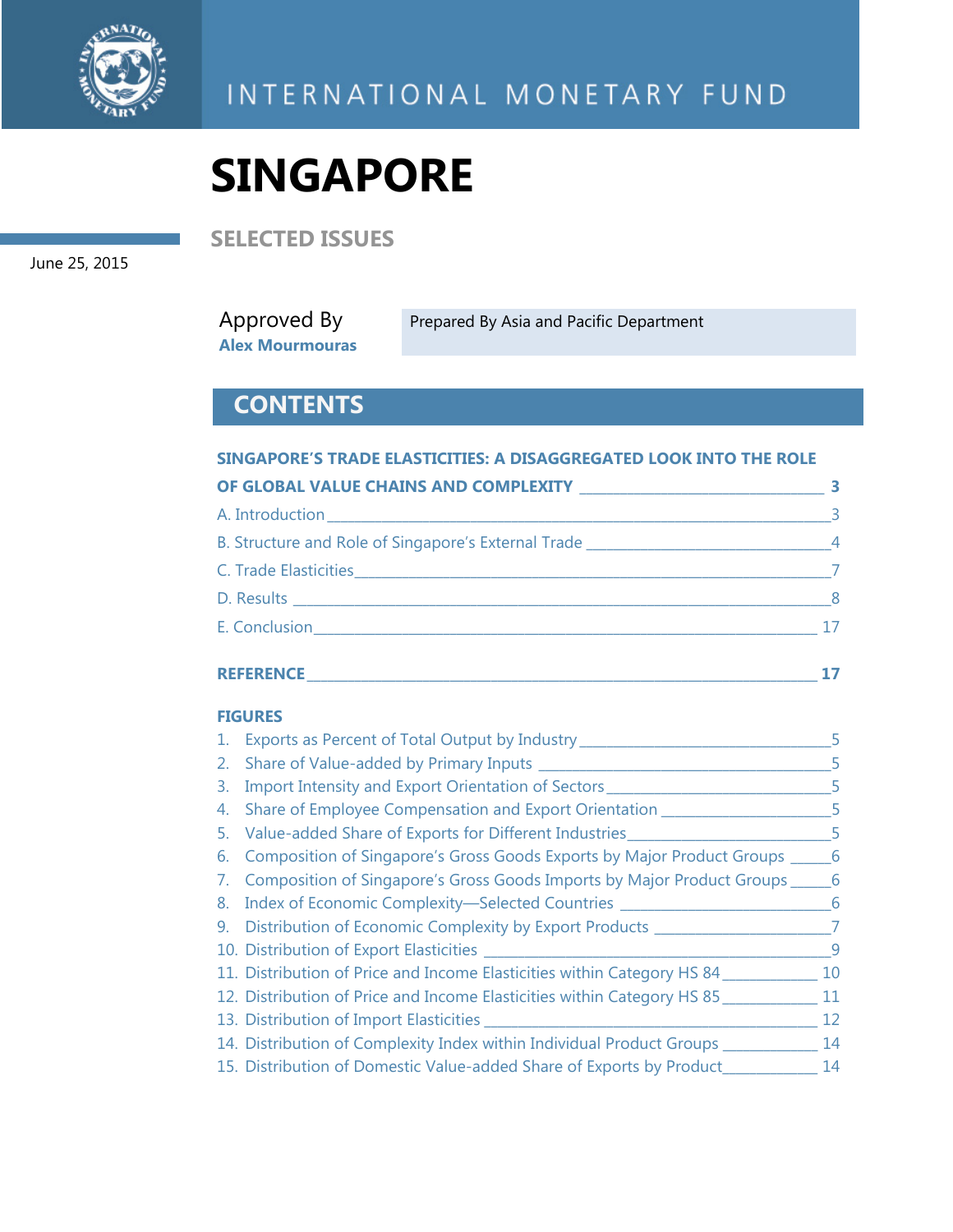#### **TABLES**

| 1. Export Elasticities _                                                           | <b>q</b> |
|------------------------------------------------------------------------------------|----------|
| 2. Import Elasticities                                                             |          |
| 3. Effect of Economic Complexity on Trade Elasticities                             | 13.      |
| 4. Effect of Economic Complexity on Trade Elasticities for Major Product Groups 13 |          |
| 5. Effect of Domestic Value-added Share on Export Elasticities                     | 15       |
| 6. GVC-Related Imports and Import Elasticities                                     | 15       |
| 7. Capital and Consumption Goods and Import Elasticities                           | 16       |
|                                                                                    |          |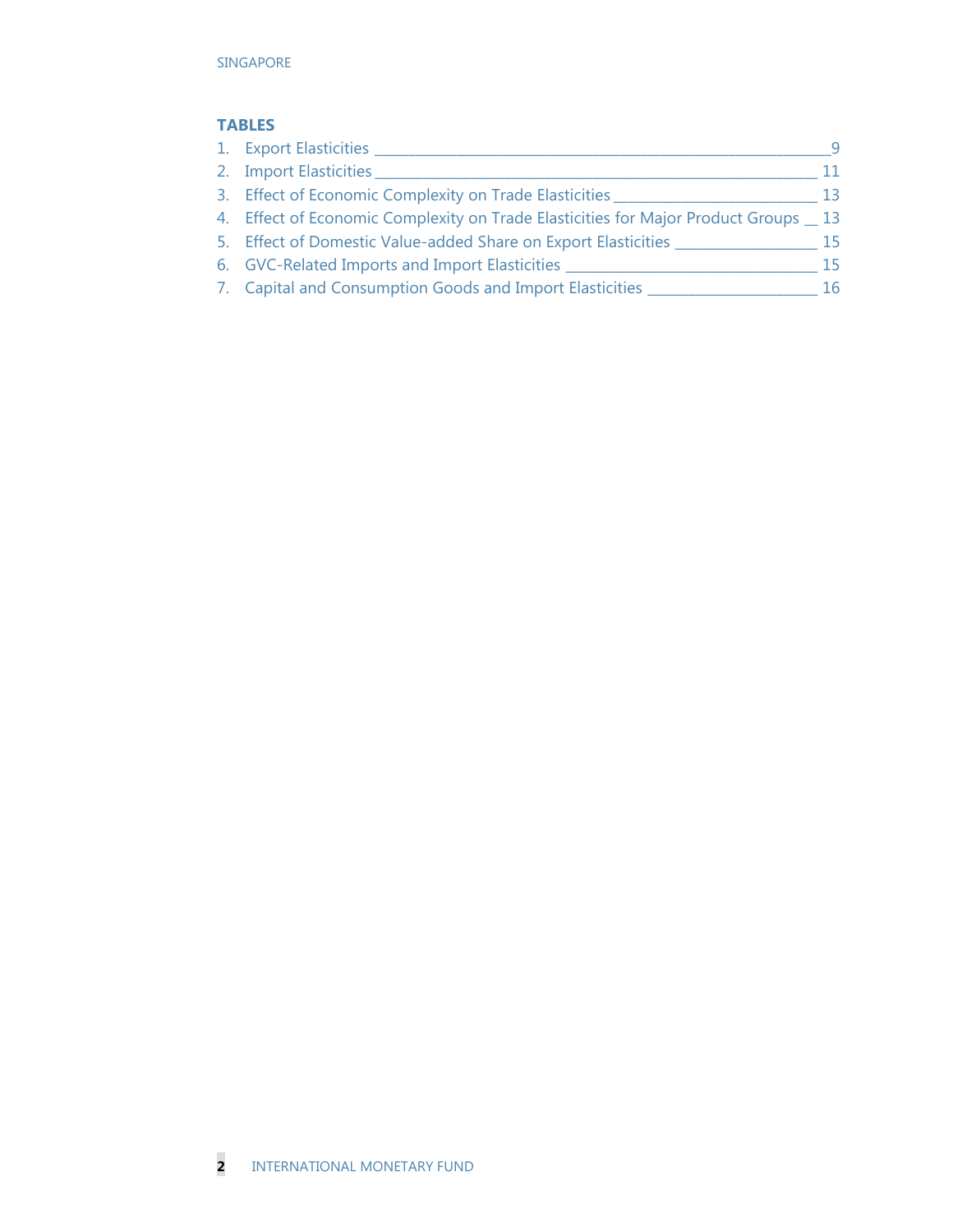# **SINGAPORE'S TRADE ELASTICITIES: A DISAGGREGATED LOOK INTO THE ROLE OF GLOBAL VALUE CHAINS AND COMPLEXITY1**

# **A. Introduction**

Singapore is one of the world's most open economies, with the size of its trade (exports plus imports) reaching about 350 percent of its GDP. This reflects Singapore's role as a trading port and an oil and gas hub, but also the penetration of regional supply chains which has led to an increase in trade in intermediate goods. In this paper, we revisit the size and determinants of Singapore's trade elasticities, which are important in understanding the role of the exchange rate, competitiveness and external demand in the determination of output and trade balance. Trade elasticities are also critical to understand the transmission of monetary policy, in light of the use by the Monetary Authority of Singapore (MAS) of the nominal effective exchange rate as the monetary policy instrument.

The novelty of our empirical approach is that we explore the size of Singapore's trade elasticities at the disaggregated industry/product level. This allows us to consider the heterogeneity across different products in terms of their complexity and position in global value chains. Product and industry level heterogeneity are important in the context of the ongoing structural change in Singapore's economy and the tilt of exports towards more sophisticated products, which could allow Singaporean firms to capture a higher share of the value added.

Recent work in trade theory and empirics has focused on the role of global value chains (GVCs) and the distinction between gross versus value-added (net of imported inputs) trade data in estimating trade elasticities. For instance, in a partial equilibrium simulation Riad et. al. (2012) find that a downstream position in GVCs, or a higher share of imported foreign inputs in exports, cushions the impact of relative price changes on exports and imports. This is due to the foreign content in a downstream country's exports, which mitigates the impact of exchange rate changes, given that an appreciation lowers exports but it also implies cheaper imports. IMF (2015) empirically assesses the effect of real effective exchange rate changes on exports and imports distinguishing between GVC and non-GVC-related trade. They find that participation in GVCs and a country's position in GVCs (upstream versus downstream position) play an important role in trade elasticities. In particular, "upstreamness" is found to be associated with higher export price elasticities.

This study provides additional evidence, using Singapore and the heterogeneity of its traded products as a case study, on how integration in global value chains affects trade elasticities. Consistent with IMF (2015), we find that at the product level, more upstream products with a higher

 1 Prepared by Elif C. Arbatli and Gee Hee Hong with excellent research assistance from Jingzhou Meng.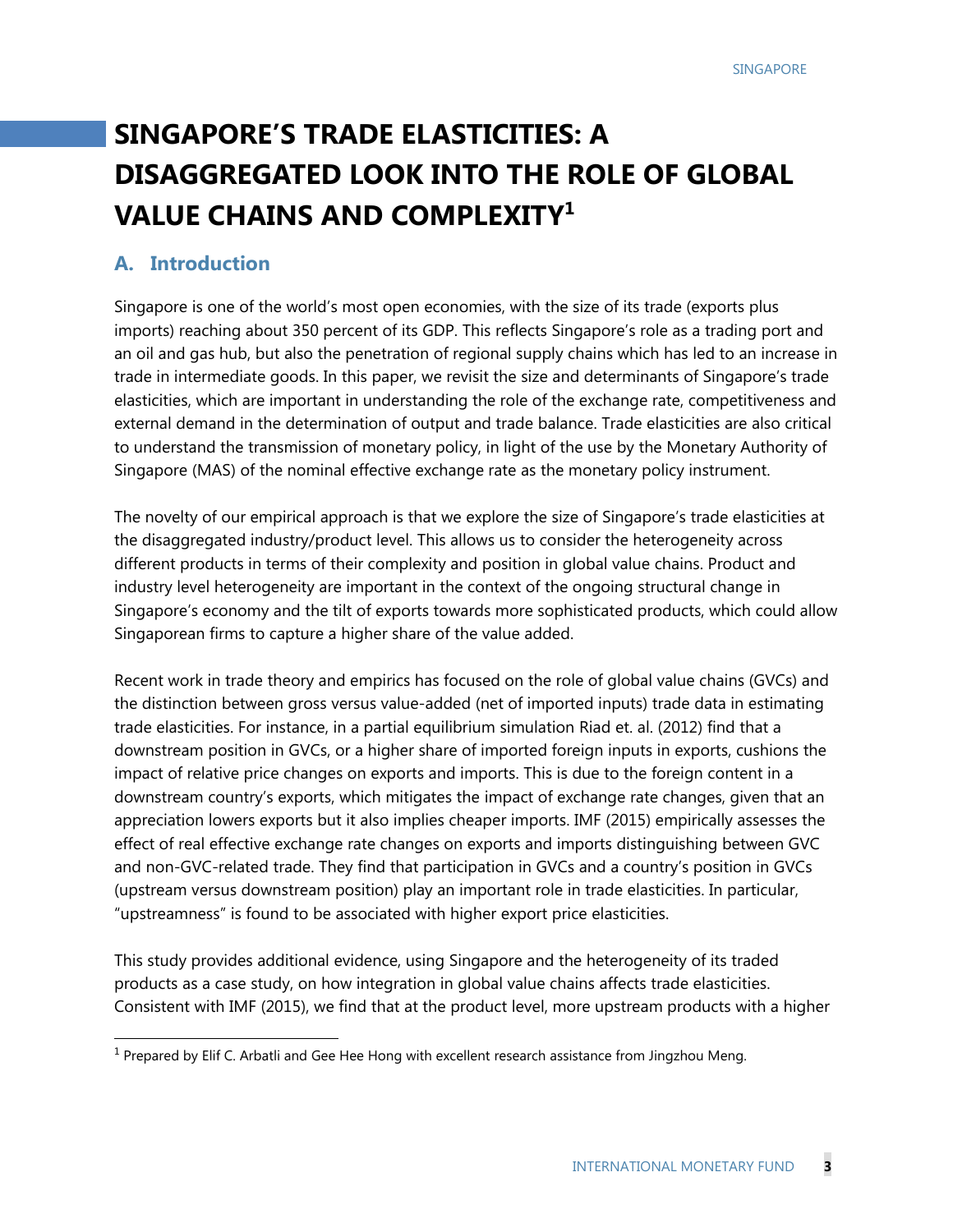domestic value-added share tend to be more price elastic. As highlighted in IMF (2015), this could reflect the dampened impact of exchange rate adjustments on downstream exports due to their high import content. However, the impact of domestic or foreign price changes on export elasticities could be different and would likely reflect the structure of the supply chain and the type of product. Consistent with theory, we find that an increase in the relative price of imports reduces import volumes. We also introduce interactive terms in the regressions to study the behavior of GVCrelated imports. We find that the extent to which a product is used as input in exports has a magnifying effect on the price elasticity. This means that an increase in the relative price of imports leads to a larger decline in import volumes if the product is used as input in producing export products. This is counter-intuitive if the relative price change comes about through changes in exchange rates. Exchange rate depreciation makes imports more expensive but would also provide a boost to exports, pushing up demand for export-related imports. If the increase in relative import prices reflects changes in the foreign currency price of imported products, the import price elasticity would depend on the export price elasticity of the products that are being produced. Our results seem to be more consistent with the latter and the fact that we use highly disaggregated productlevel data.

We also explore whether the complexity of a product has an effect on price and on demand elasticities. We find that economic complexity is related to export price elasticities: higher economic complexity is associated with lower price elasticity of exports. This relationship is stronger within certain product segments such as the machinery, mechanical appliances and computers as well as the pharmaceuticals segments.<sup>2</sup> The next section of this paper provides an overview of the structure and composition of Singapore's external trade. The consequent sections discuss the empirical strategy for estimating trade elasticities and results.

## **B. Structure and Role of Singapore's External Trade**

**External Trade and Economic Structure**. Singapore is a highly export oriented economy. Although net exports have declined from 30.8 percent of GDP before the global financial crisis to 24.4 percent of GDP in 2014, they are still one of the highest in the world. The export orientation of Singapore's economy can also be seen at the industry level. For instance, about 70 percent of all industries which produce 67 percent of Singapore's total output are export-oriented (Figure 1).3 Singapore's output and exports are also highly dependent on imports. Most industries have a significant import input share, with the most import-intensive sector being the petroleum products industry (Figure 2). There is also a clear relationship between export orientation and import intensity at the industry level that becomes more significant for industries with an export share of output more than fifty percent

-

<sup>&</sup>lt;sup>2</sup> Other studies have looked at the role of supply constraints in affecting trade elasticities. See Tulin and Raissi (2015) and Anand et al. (2015) for an application to India and South Africa respectively.

 $3$  Industries are classified as export-oriented when exports constituted more than 50 percent of final output. The calculations are based on Singapore's 2010 Input-Output Tables.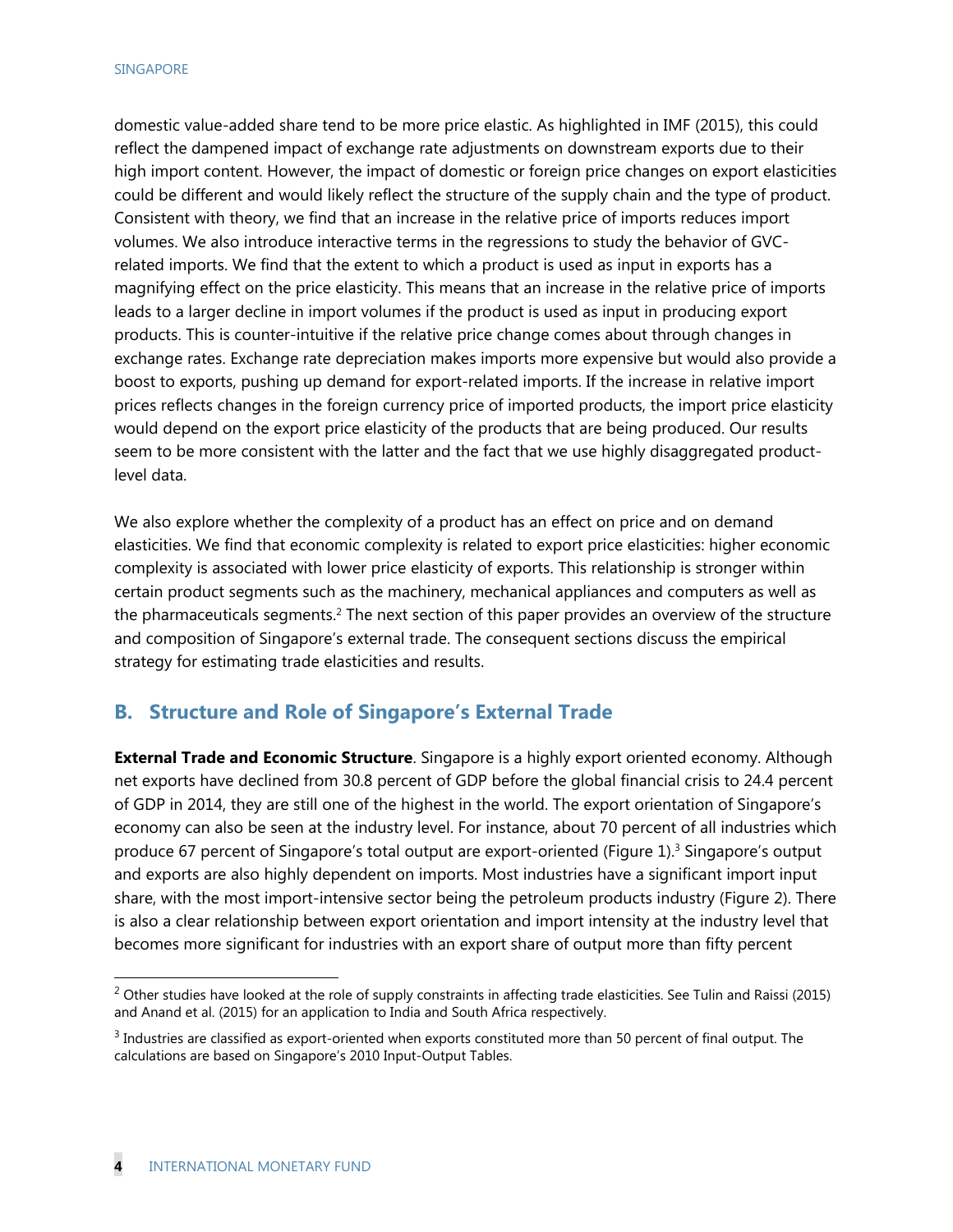(Figure 3). Looking at the relationship between export orientation and the share of labor compensation in value added, there also seems to be a negative relationship, with more export– oriented sectors having a lower labor share in value-added (Figure 4).



Most export industries in Singapore have a relatively low value-added share of exports (i.e. large import content), but there is some heterogeneity across sectors (Figure 5). Unsurprisingly, petroleum products sector stands out in terms of its low value-added content, reflecting the high value of imported crude oil relative to the refining and processing that takes place in Singapore. Sectors with relatively high value added are mainly services sectors, which is also intuitive. However, there are some service sectors such as water transport

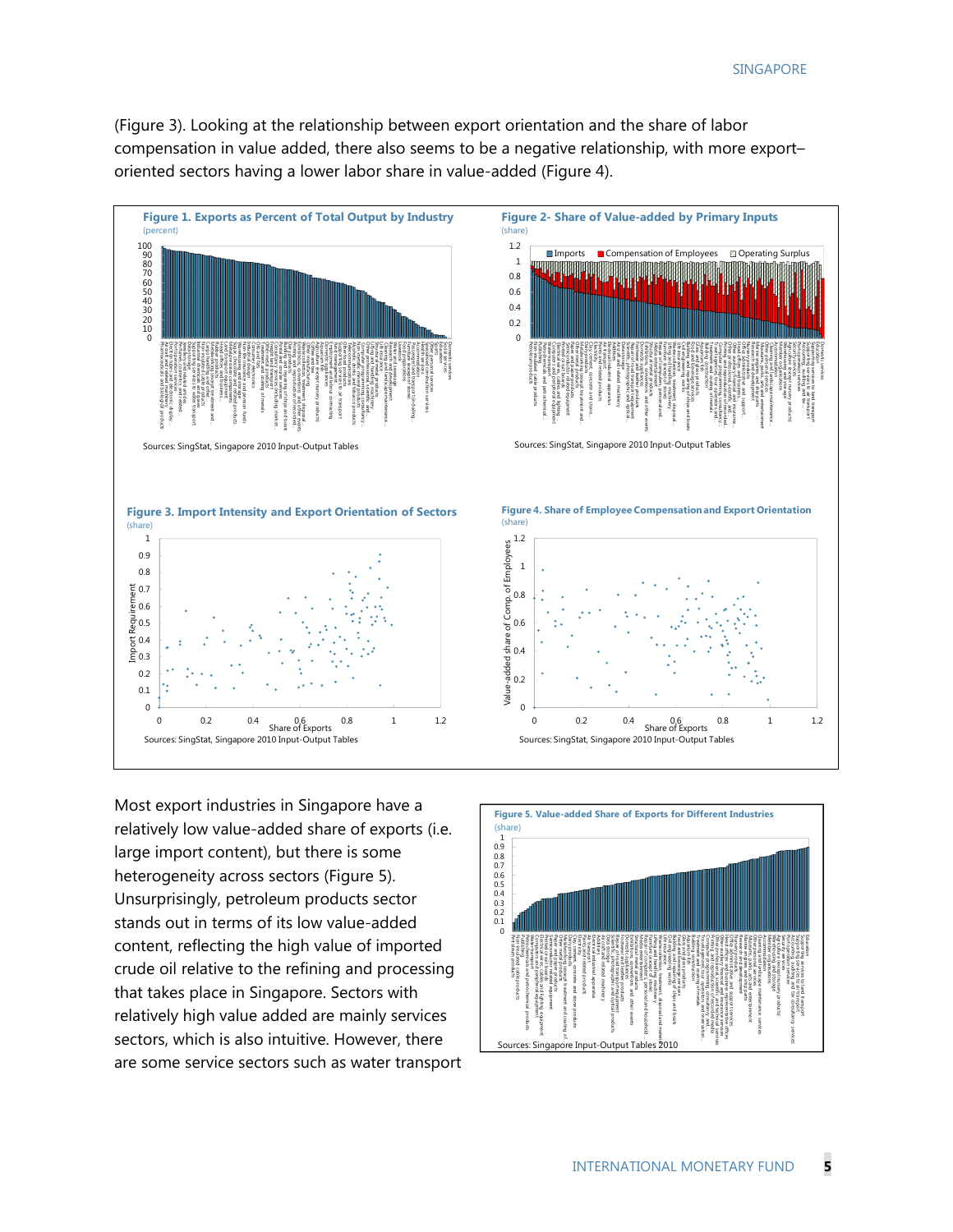that have a low value-added share, reflecting the reliance of the sector on imported petroleum products as input. Singapore's exports of computers and electrical products also have relatively low value-added shares, reflecting Singapore's upstream position in global value chains.

**Composition of Trade**. Singapore's exports have been dominated by the machinery and mechanical appliances, electrical machinery and equipment and mineral fuels and oils sectors (Figure 6). Over time, the share of organic chemicals, pharmaceuticals, plastics and measuring and checking, precision, medical or surgical instruments sectors have also increased.

Important changes have taken place over time in the share of individual products under machinery and mechanical appliances and electrical machinery. For instance the share of computers in Singapore's gross goods exports declined from 14.1 percent in 2000 to 2.4 percent in 2013. Integrated circuits gained significant share in the 1990s, reached about 20 percent of total goods exports in the early 2000s, and have remained an important export product since then. On the other hand, the export shares of radio receivers, monitors and projectors and related parts have declined







since the 1990s. The composition of imports closely follows that of exports (Figure 7). Singapore's input-output tables confirm that a large share of imports is intermediate goods mainly imported by export-oriented sectors.

**Economic Complexity.** The notion of complexity of goods and services, originally described in Hidalgo and Hausmann (2009), is helpful in capturing the diversity and sophistication of a country's exports. Product complexity is captured by the fewness of the number of countries that export the product and the diversity of those countries' exports. If a product is produced by a small number of countries and if those countries have a diverse export product mix, the economic complexity



of the product is measured to be higher. Economic complexity of Singapore is among the highest in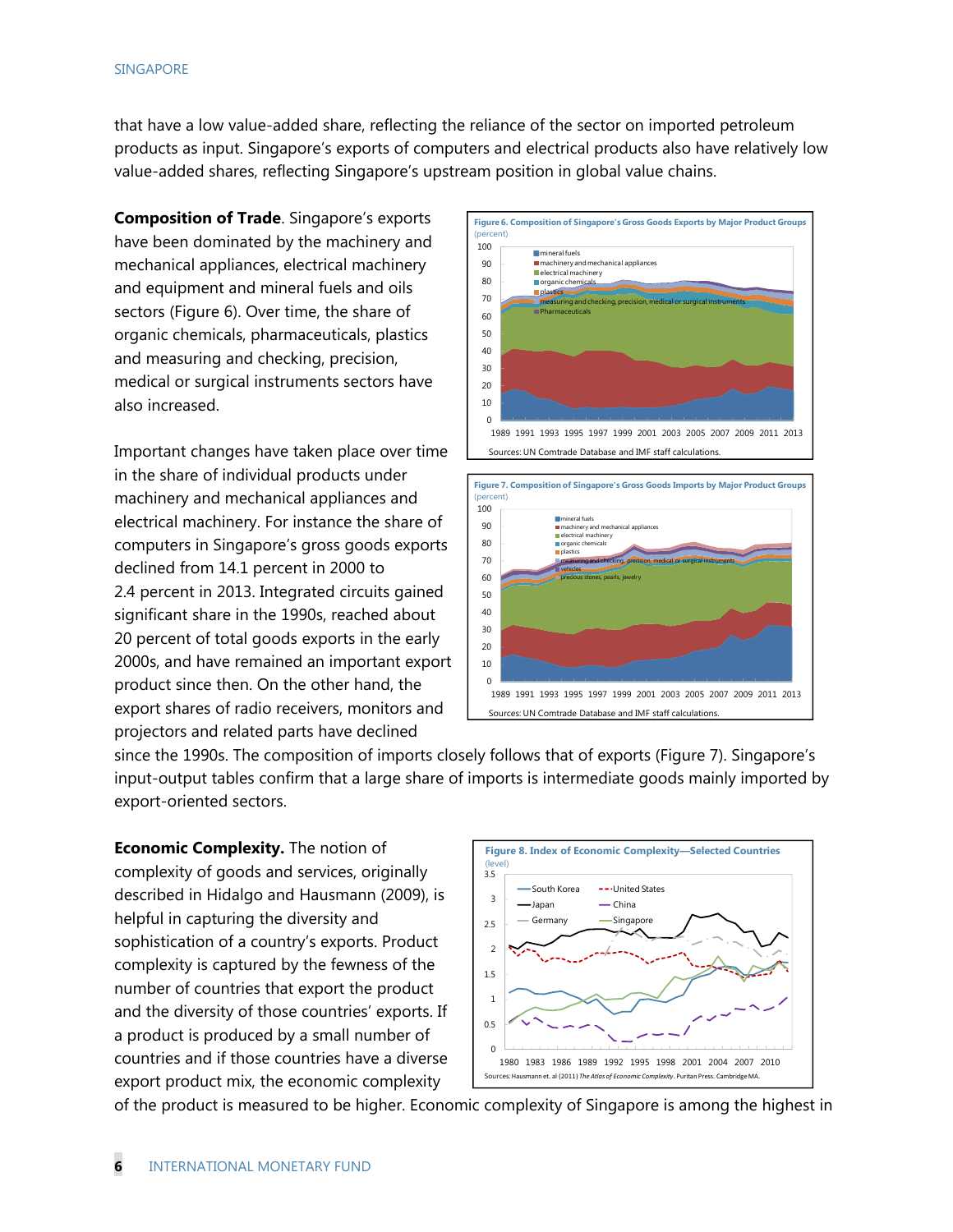the world and has increased steadily up until the mid-2000s, but has remained relatively flat since then (Figure 8). Although Singapore's export products have a high level of average complexity, there is significant variation across its export products (Figure 9).



### **C. Trade Elasticities**

1

We estimate trade elasticities for import and export volumes using data from the UN Comtrade Database for about 1180 individual products for the 1989–2013 period. We estimate the following specifications for export and import volumes respectively using the Mean Group estimator of Pesaran and Smith (1995), allowing for product-specific fixed effects and price and demand elasticities.

> $\exp_{i,t} = c_{1,i} + \beta_i r p_{i,t} + \gamma_i y_{i,t}^{TP} + e_{i,t}$  $\text{imp}_{i,t} = c_{2,i} + \theta_i \text{rp}_{i,t} + \rho_i \text{y}_{i,t}^{\text{GGP}} + e_{i,t}$

Where  $\exp_{i,t}$  and imp<sub>i,t</sub> are the export and import volumes for individual products at the level of 6digit HS codes. The relative price variable for the export volume regression is calculated as Singapore's export price divided by the average global import price of the same product that year. Each 6-digit price is calculated by dividing the total trade value (in USD) by total quantity. We obtain the global import price using data on the value and volume of total world imports of the product aggregating across all countries' imports.<sup>4</sup> The relative price for Singapore's imports is calculated

 $4$  In other studies, the relative export price or the real effective exchange rate for individual product groups is estimated by using domestic export price multiplied by the nominal effective exchange rate and divided by the domestic price of the product in trading partners. The ability to match sector specific prices across trading partners has proven to be complicated, depending on the product group and data availability. This measure of relative price (continued)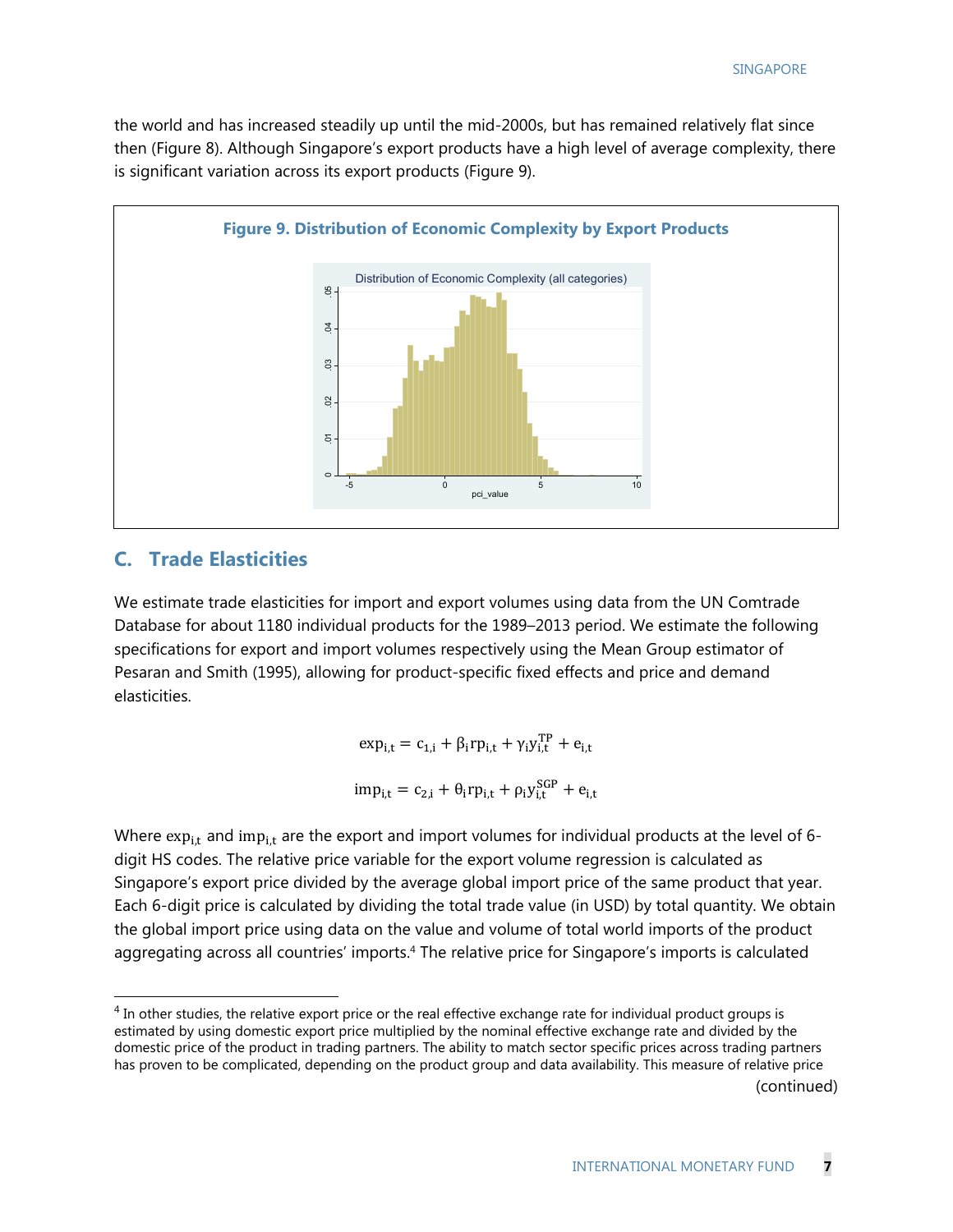using Singapore's import price<sup>5</sup> divided by Singapore's Supplier's Product Index. Foreign demand  $(y_{i,t}^{TP})$  is calculated as a weighted average of demand by Singapore's trading partners, whereby the weights are based on the share of Singapore's exports to different trading partners at the HS 2-digit product group level. Trading partners' demand is estimated by total imports of the country in U.S. dollars, divided by the U.S. GDP Deflator. Domestic demand  $(y_{i,t}^{SGP})$  is captured by Singapore's real GDP. All variables enter in log form.

In the second stage of our analysis, we explore how different product or industry characteristics affect trade elasticities. We explore two factors: 1) economic complexity; 2) value-added in exports and the global supply chains. The economic complexity index is available for individual products at the HS 4-digit level for 1995–2012. We use this data to match Singapore's export and import products with economic complexity.<sup>6</sup> To explore the role of domestic value added we link information on the domestic value content of Singapore's exports from different sectors from the input-output tables to different export products.7 This allows us to have a product-specific measure of the domestic value-added content. We construct a similar measure for imports, which captures the extent to which imports into Singapore are used as inputs in exports. We construct this index by using information from input-output tables. In particular, we use information on the composition of sectors that import a certain product and the direct import content of different sectors' exports.<sup>8</sup>

## **D. Results**

-

**Baseline results and heterogeneity in trade elasticities.** Table 1 presents estimates of export elasticities for Singapore. The average relative price and demand elasticities of Singapore's exports are estimated at -0.24 and 0.68 respectively, showing that export volumes are affected by changes in both relative prices and foreign demand. The estimates at the broad product groups show that there is significant variation (Figure 10). The price elasticity varies between 0 and -0.8, while the demand elasticity varies between 0 and 2.5.The distribution of both elasticities is in line with what we would

has the advantage of being product-specific at a much detailed level of disaggregation and capture Singapore's export price relative to its competitors.

 $<sup>5</sup>$  Import price is calculated by dividing the total import value (in USD) by total import quantity, converted into</sup> Singapore dollars.

 $6$  As mentioned earlier, the complexity index for individual products is available at the HS 4-digit level for 1995–2012, which allows us to match Singapore's export products with the index of complexity. We assume that all 6-digit products under the same 4-digit product code have the same complexity. For years that we do not have the productlevel economic complexity index we assume that it is the same as the closest available year.

 $7$  We match industries in Singapore's input-output tables with the HS 4-digit level product codes that is provided as part of the input-output tables. When there is a match between a certain product code and multiple input-output industry codes, we use a weighted average of the input-output industries with the exports of that industry used as weights.

<sup>&</sup>lt;sup>8</sup> One caveat in this index is the fact that we only use the 2010 Input-Output Tables and therefore do not account for potential changes over time in the extent to which a certain product is used in exports.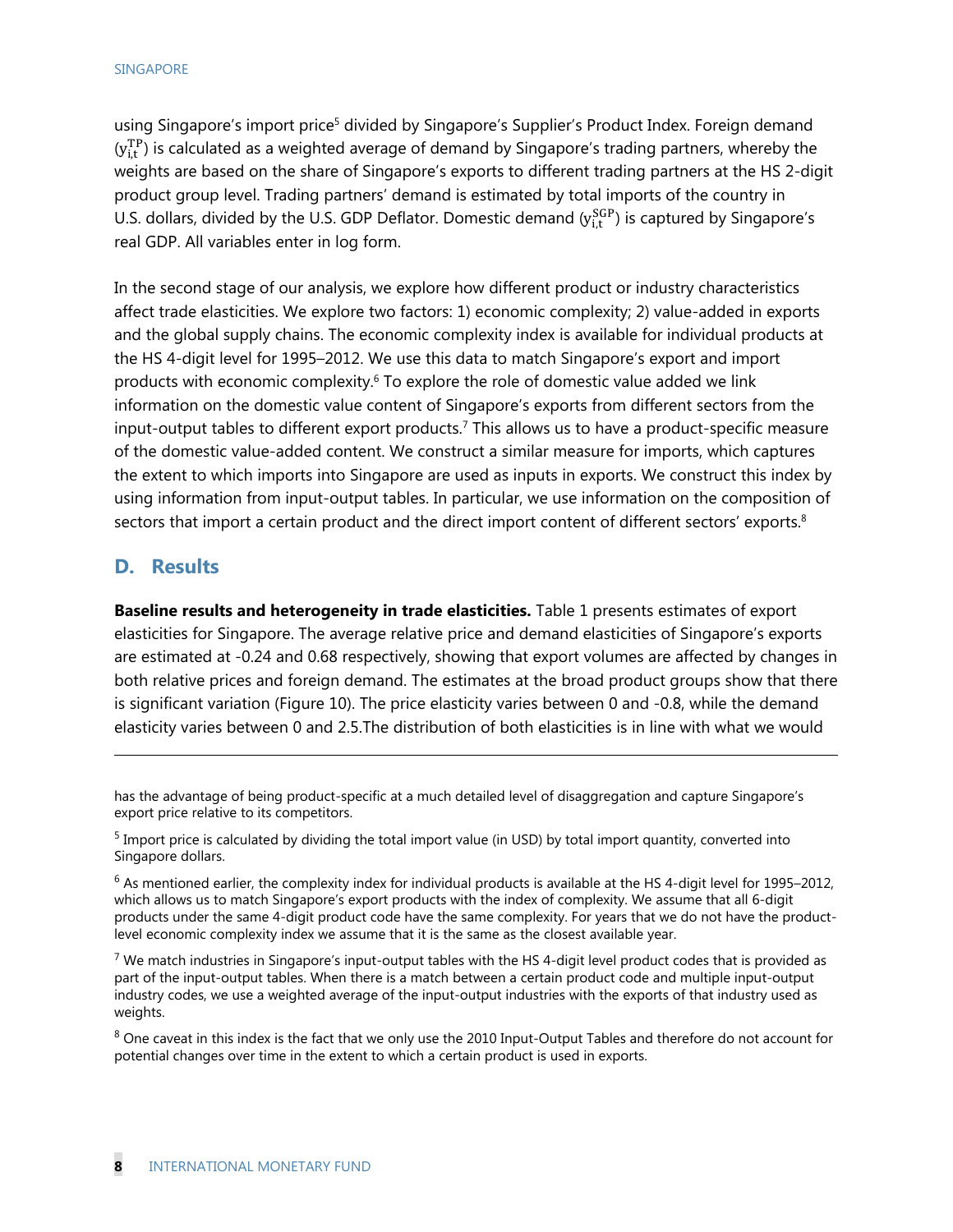expect. Categories at HS 2-digit level that exhibit low price elasticity (in absolute terms) are the categories that involve sophisticated technology (for instance, man-made staple fibre, vegetable fibre and arms and ammunition). On the other hand, categories that exhibit high price elasticity are more labor-intensive, commodity products such as furniture, beddings, mattresses and live animals. Food related items were among the top 3 categories that show the highest demand elasticity such as miscellaneous edible preparations, beverages and preparation for meat. Some examples of the categories that exhibited low income elasticities are commodity goods, such as cork and woods.

| <b>Table 1. Export Elasticities</b> |                    |                                                                                |                                            |
|-------------------------------------|--------------------|--------------------------------------------------------------------------------|--------------------------------------------|
|                                     | All Sectors        | Machinery, computers                                                           | Electrical machinery<br>Telecommunications |
| VARIABLES                           | log(export volume) | log(export volume)                                                             | equip.<br>log(export volume)               |
| log_relativeprice                   | $-0.237***$        | $-0.487***$                                                                    | $-0.477***$                                |
|                                     | (0.00406)          | (0.00406)                                                                      | (0.00917)                                  |
| log_foreign_demand                  | $0.680***$         | $0.323***$                                                                     | $0.764***$                                 |
|                                     | (0.00988)          | (0.0160)                                                                       | (0.0243)                                   |
| Constant                            | $1.615***$         | $4.104***$                                                                     | $-2.267***$                                |
|                                     | (0.214)            | (0.368)                                                                        | (0.550)                                    |
| Observations                        | 93,494             | 9,888                                                                          | 4,395                                      |
| R-squared                           | 0.408              | 0.847                                                                          | 0.898                                      |
|                                     |                    | Standard errors in parentheses<br>*** $p < 0.01$ , ** $p < 0.05$ , * $p < 0.1$ |                                            |

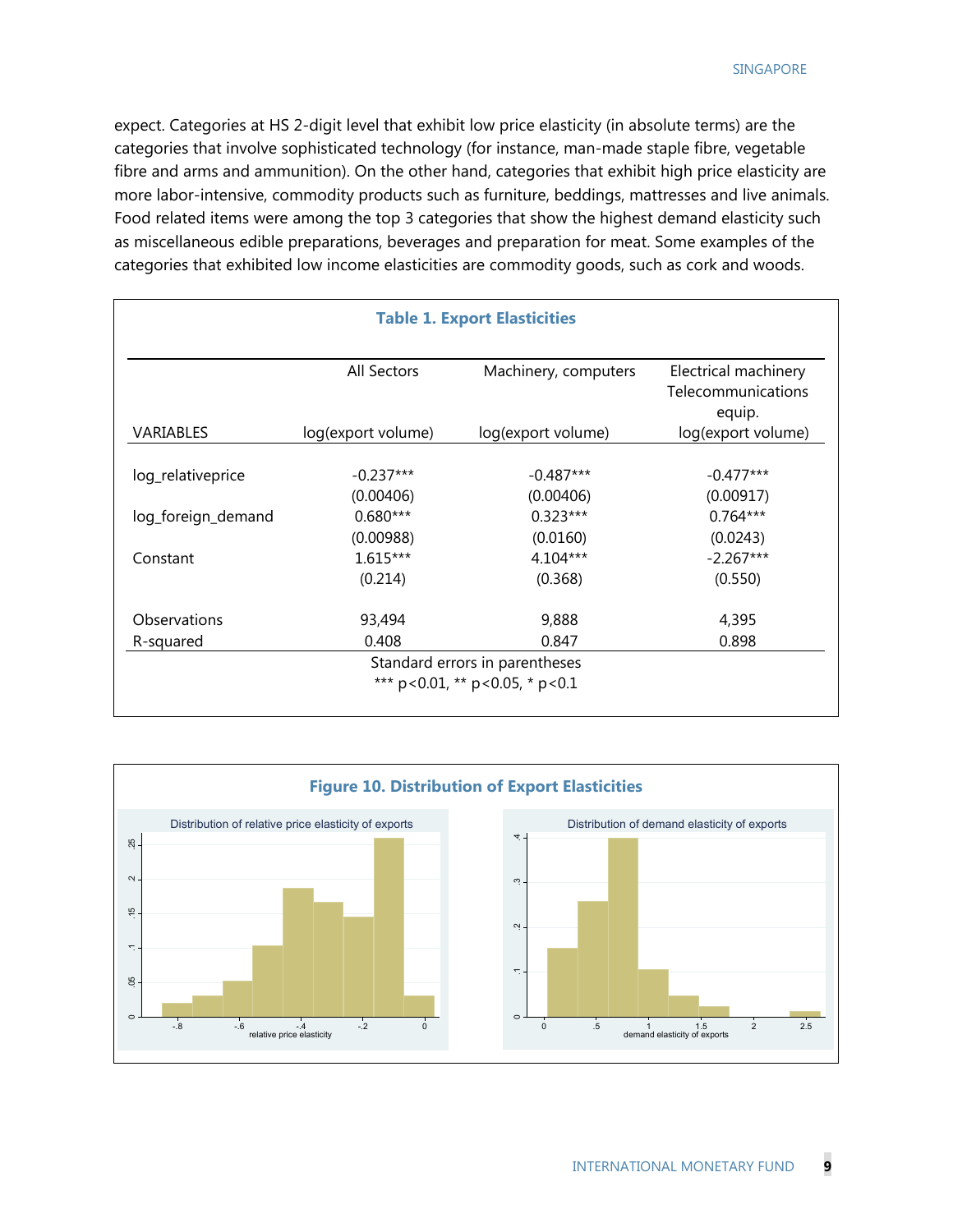Table 1 also shows the estimates for two important export product groups for Singapore: HS 2-digit product category 84, related to machinery, mechanical appliances and computers and HS 2-digit category 85, related to electrical machinery, equipments and telecommunications equipments. Both sectors have similarly higher price elasticity than the average reported in Table 1, but the demand elasticity of electrical machinery sector is higher.

Within these two sectors, the variance of trade elasticities is also quite substantial. This is relevant given the importance of these two sectors in Singapore's exports and the fact that broad product group averages can hide important product-level heterogeneity. The following charts show within category 84, the variation of price and income elasticities of 4-digit sub-sectors (Figure 11). The most important 4-digit subsector of category 84 is computers (HS category 8471), which constituted 2.4 percent of Singapore's total goods exports in 2013 (only third to refined petroleum and integrated circuits). This category shows a low price elasticity of -0.05 and a large income elasticity of 0.7.



The following two charts reveal the variation of export elasticities for electrical machinery, equipments and telecommunication equipments sector (Figure 12). Integrated circuits (category 8542), which has accounted for 20 percent of the SGP's total goods exports in 2013; show an income elasticity of 0.89 and a price elasticity of -0.49.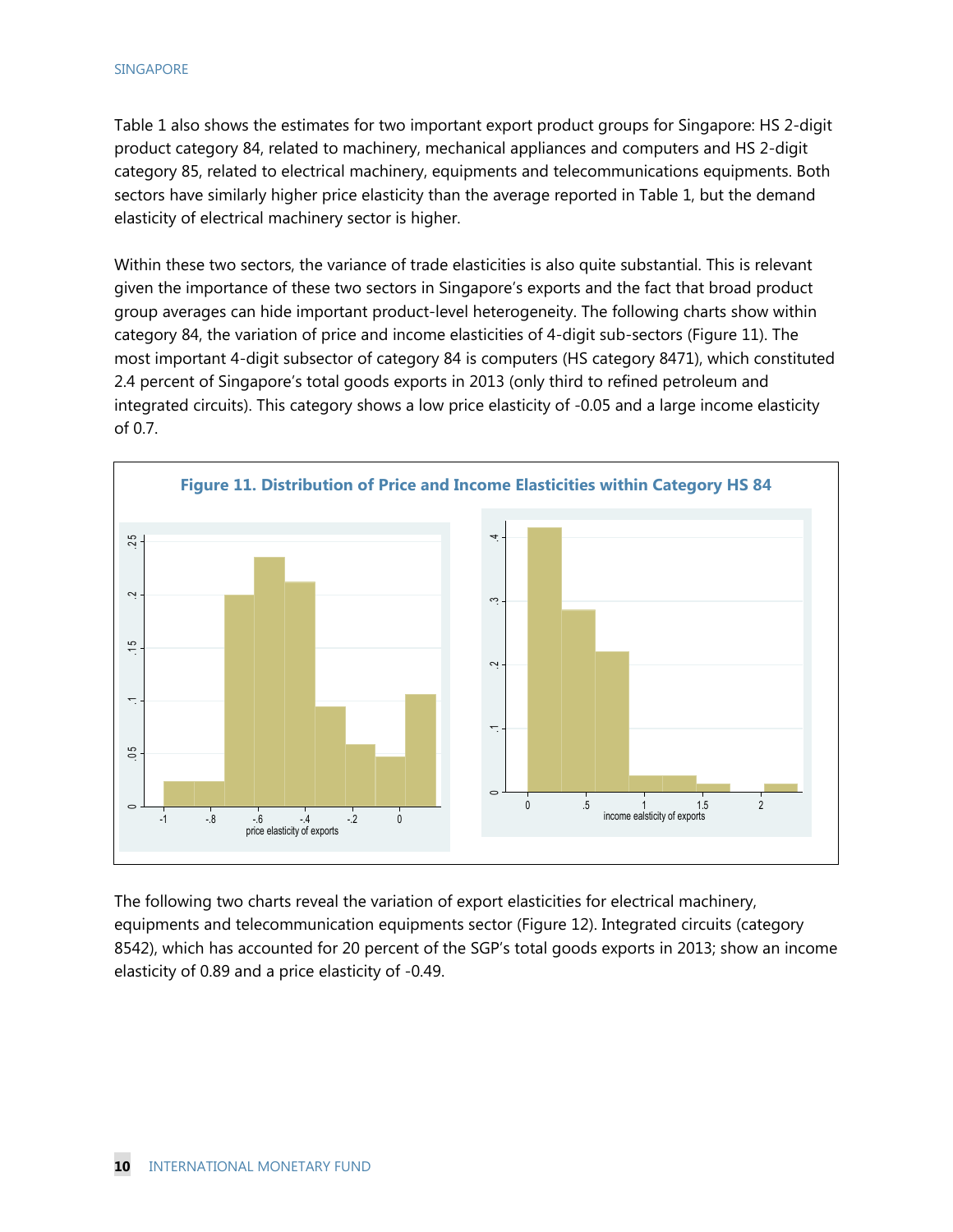

Table 2 presents estimates of import elasticities with respect to relative price and income. The average relative price elasticity of Singapore's imports is -1.1 and the average income elasticity is 0.32, but there is significant variation across product groups (Figure 13). The categories that exhibit low elasticity of volumes to relative prices are heavy-manufacturing, particularly those related to transportation such as ships, aircraft and railway or tramway locomotives. As in the case of export price elasticity, the categories that are most sensitive to relative price changes are food-related categories, such as sugar, preparations of cereals, flour, starch or milk, and preparation of meat. On income elasticity, the categories that exhibit high elasticity to changes in demand are some consumption goods such as perfumes and pharmaceutical products, while some categories are less sensitive to changes in demand, like electrical machinery and base metal

| <b>Table 2. Import Elasticities</b> |                                            |
|-------------------------------------|--------------------------------------------|
| VARIABLES                           | log(import volume)                         |
| log_relativeprice                   | $-1.107***$                                |
|                                     | (0.00390)                                  |
| log_demand                          | $0.317***$                                 |
|                                     | (0.0165)                                   |
| Constant                            | 6.339***                                   |
|                                     | (0.200)                                    |
| Observations                        | 104,460                                    |
| R-squared                           | 0.617                                      |
|                                     | Standard errors in parentheses             |
|                                     | *** $p < 0.01$ , ** $p < 0.05$ , * $p < 0$ |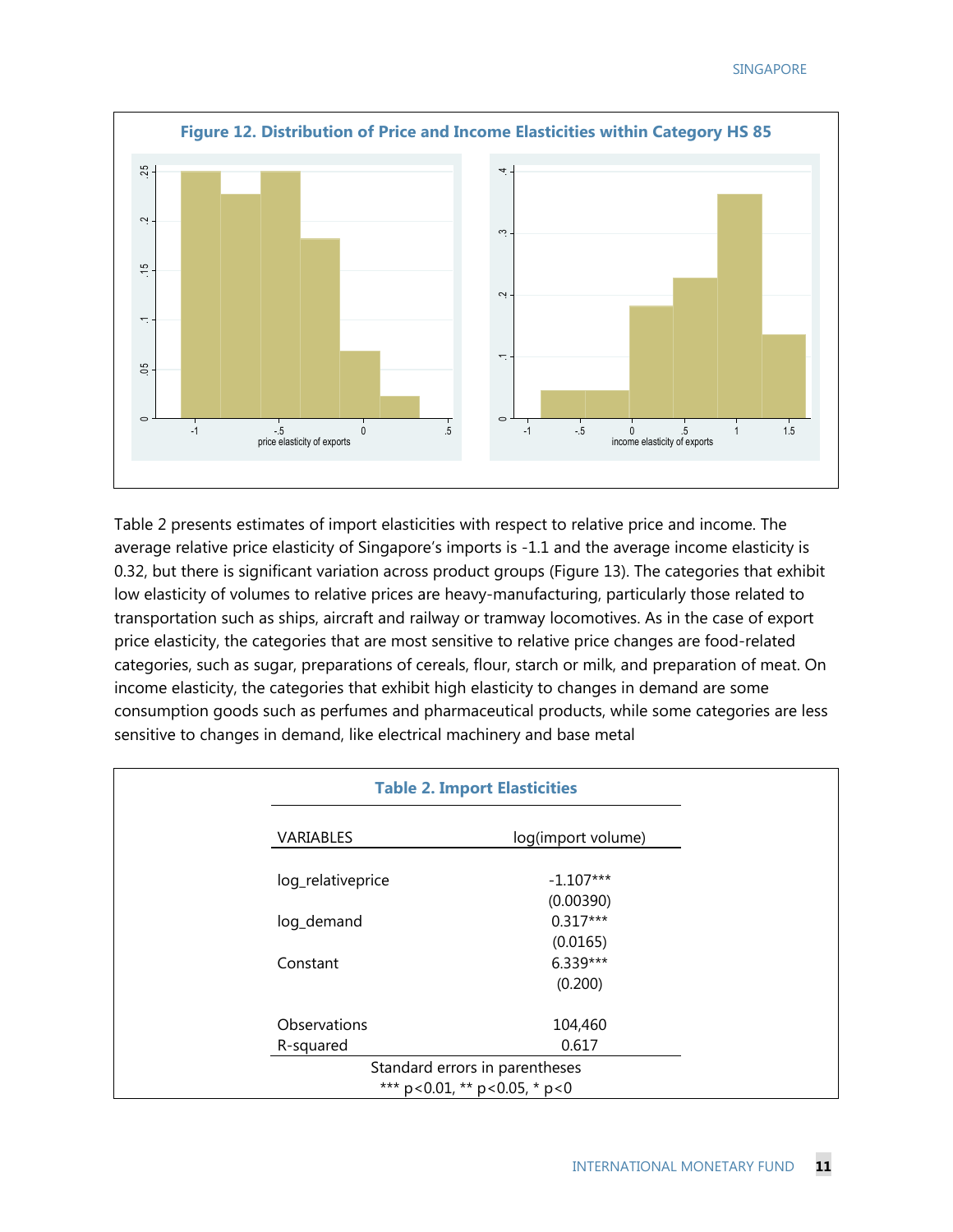

**Explaining Trade Elasticities.** In this section we explore the relationship between trade elasticities and product/industry characteristics. First, given the importance of industries with high economic complexity in SGP's trade, we first assess the relationship between economic complexity and trade elasticities. Second, we focus on another prominent feature of SGP's trade, the high share of import content in Singapore's exports. Specifically, using input-output tables, we see if the degree of import intensity in exports and GVC-related vs. non-GVC related imports can also help us understand the heterogeneity in trade elasticities.

Table 3 below shows estimates of baseline regressions for export and import volumes, where we interact relative price and demand with the economic complexity index. The estimated coefficients are small, showing a limited impact of economic complexity on trade elasticities for both exports and imports. When we look at how complexity is related to trade elasticities within individual product groups, we find a significant and large effect on price elasticities. It is important to look at the sensitivity of trade elasticities within individual groups because Singapore's trade is concentrated in a few major product groups and there is significant product heterogeneity within those product segments (Figure 14). For instance within the machinery, mechanical appliances and computers as well as the pharmaceuticals groups, price elasticity declines with the complexity of the product, consistent with our priors (Table 4). This relationship is somewhat smaller for the electrical machinery, equipments, telecommunications equipments and the organic chemicals segments. The relationship between complexity and demand elasticities is pretty small within individual product groups.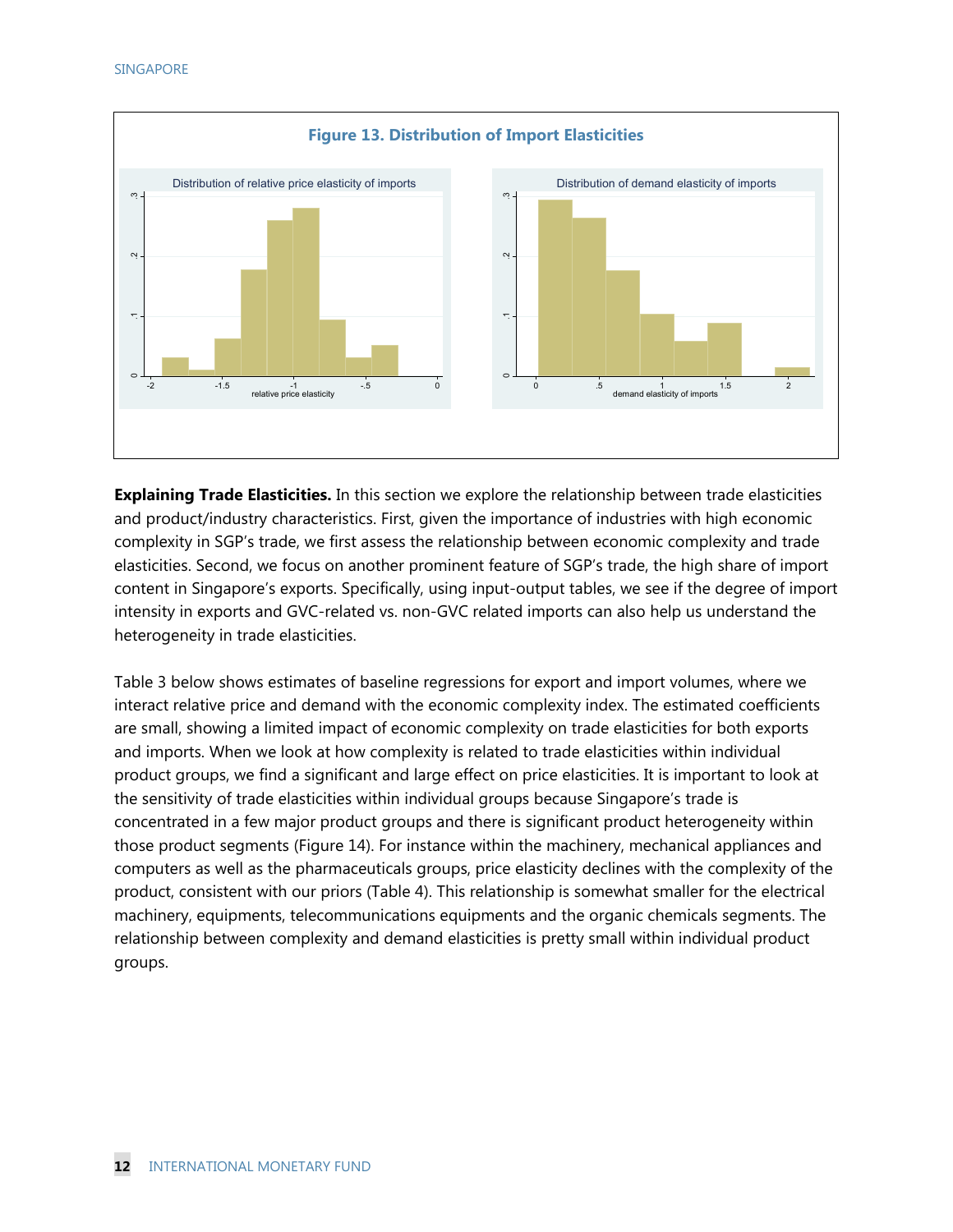٦

| VARIABLES                | log (export volume) | log (import volume) |
|--------------------------|---------------------|---------------------|
| log_relativeprice        | $-0.204***$         | $-1.151***$         |
|                          | (0.00692)           | (0.00567)           |
| log_foreign_demand       | $0.193***$          | $0.287***$          |
|                          | (0.0207)            | (0.0290)            |
| relativeprice*complexity | $-0.00811***$       | $0.0282***$         |
|                          | (0.00246)           | (0.00180)           |
| foreigndemand*complexity | $-0.00786***$       | $0.00712***$        |
|                          | (0.000914)          | (0.000603)          |
| Constant                 | $12.61***$          | 6.601***            |
|                          | (0.451)             | (0.358)             |
| Observations             | 67,059              | 75,963              |
| R-squared                | 0.403               | 0.620               |

#### **Table 3. Effect of Economic Complexity on Trade Elasticities**

|                                       | Machinery,  | Electrical  | Organic     | Pharmaceuticals |
|---------------------------------------|-------------|-------------|-------------|-----------------|
|                                       | computers   | machinery   | chemicals   |                 |
|                                       |             | Telecomm.   |             |                 |
|                                       |             | equip.      |             |                 |
| VARIABLES                             | log(export  | log(export  | log(export  | log(export      |
|                                       | volume)     | volume)     | volume)     | volume)         |
| log_relativeprice                     | $-0.513***$ | $-0.510***$ | $-0.187***$ | $-0.656***$     |
|                                       | (0.0122)    | (0.0196)    | (0.0167)    | (0.165)         |
| log_foreign_demand                    | $-0.933***$ | $0.169***$  | $0.639***$  | 0.0996*         |
|                                       | (0.136)     | (0.0595)    | (0.0195)    | (0.0573)        |
| relativeprice*economic<br>complexity  | $0.00781**$ | $0.0176**$  | $0.0235***$ | $0.135**$       |
|                                       | (0.00353)   | (0.00718)   | (0.00556)   | (0.0541)        |
| foreign_demand*economic<br>complexity | 0.00406**   | 0.00638**   | 0.00503***  | $0.0420**$      |
|                                       | (0.00171)   | (0.00280)   | (0.00187)   | (0.0171)        |
| Constant                              | 32.14***    | 10.87***    | 2.983***    | 10.46***        |
|                                       | (3.059)     | (1.332)     | (0.420)     | (0.840)         |
| Observations                          | 7,269       | 3,195       | 4,502       | 226             |
| R-squared                             | 0.874       | 0.918       | 0.974       | 0.942           |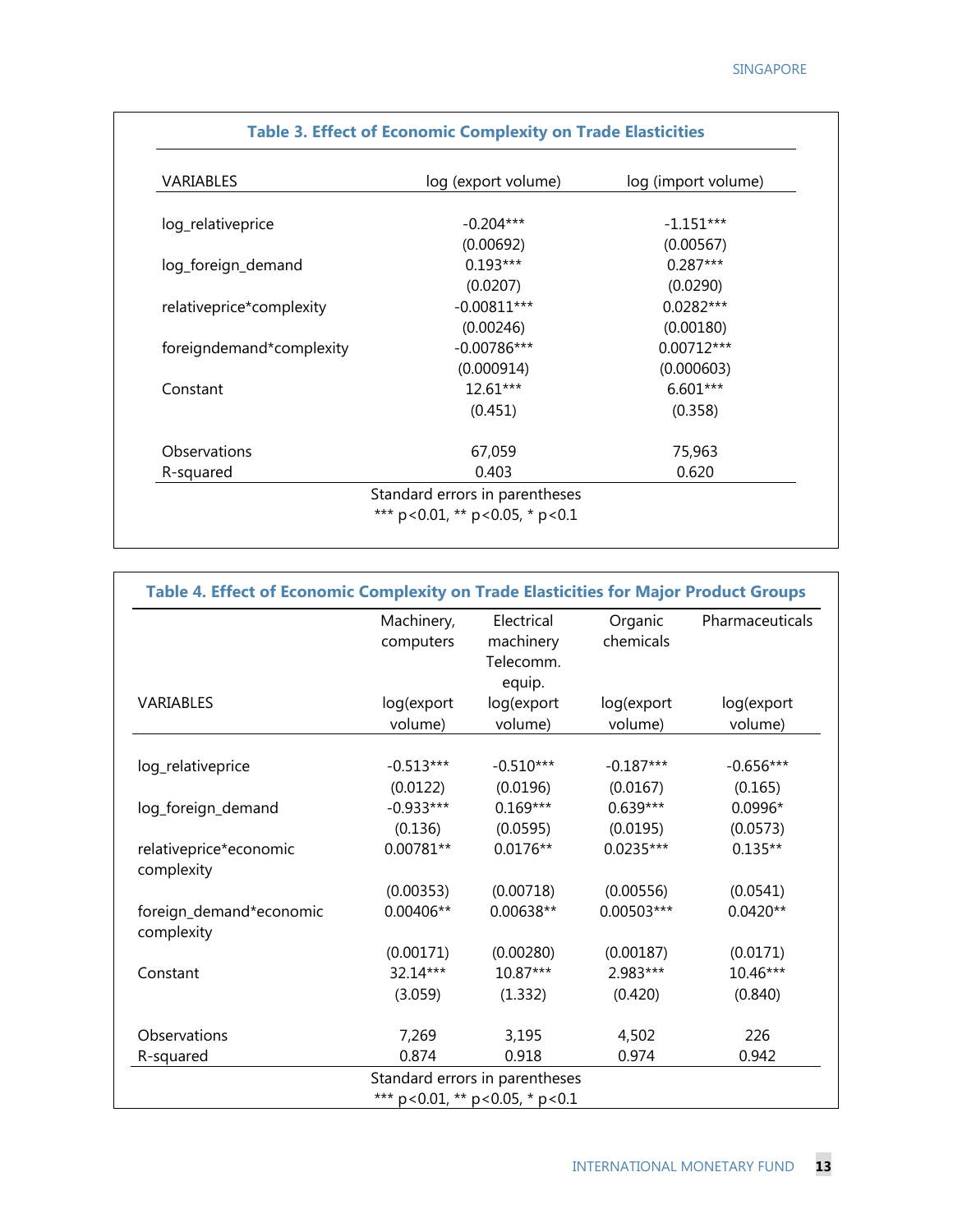



We next consider the impact of value-added in exports and the end-use of imported products on trade elasticities. As discussed earlier, Singapore's exports typically have high import content. However, there exists substantial heterogeneity in the import intensity, as shown in Figure 15 (at HS 4-digit level), which shows the share of domestic value-added in exports. The higher domestic valued-added or lower import content an exported product has, one can conjecture a higher sensitivity of export volume to changes in relative price.

The regression results reported in Table 5 uses the domestic value-added share of different products, which we obtain by matching products with industry characteristics in Singapore's input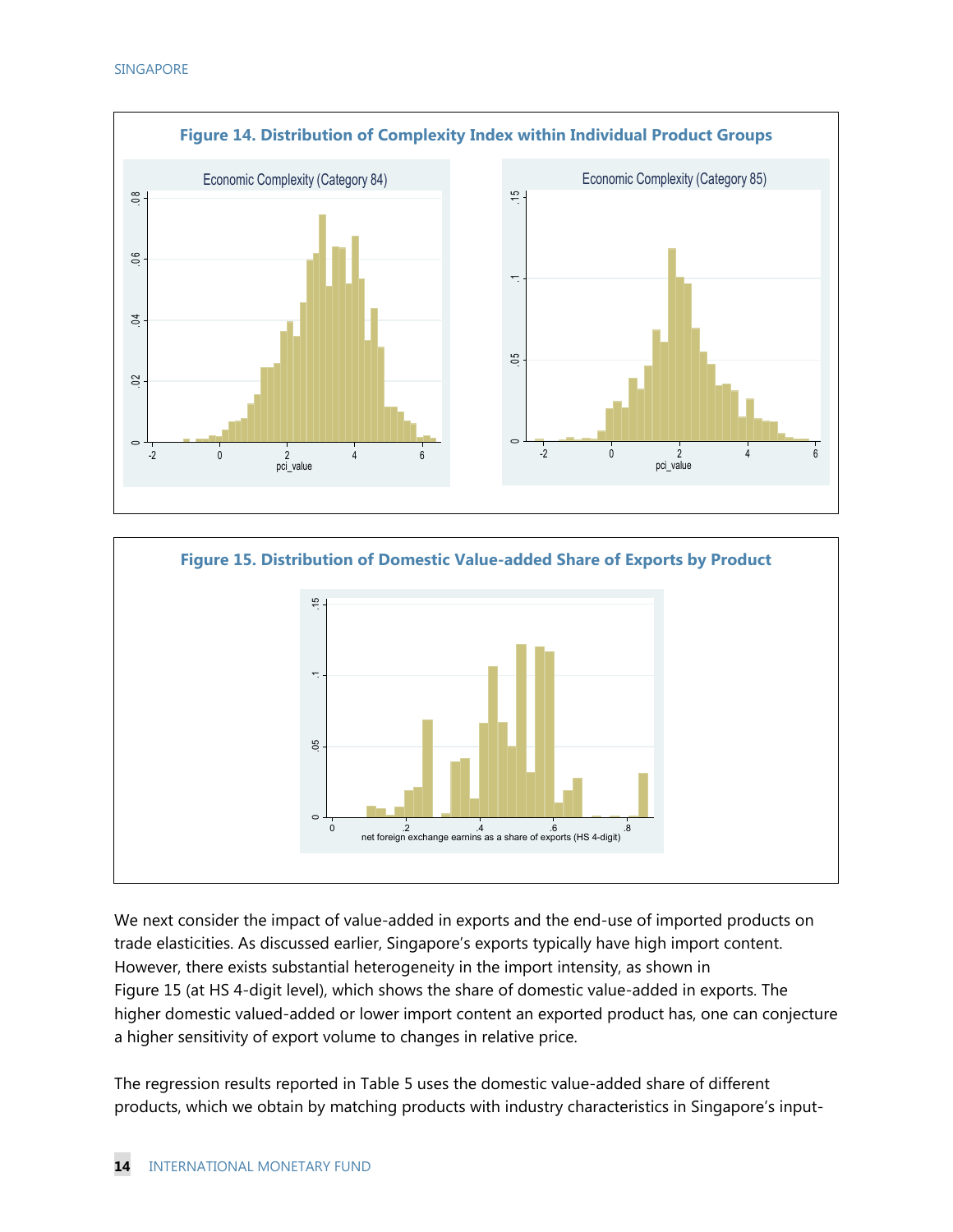output tables, as an interaction variable. Consistent with our expectations, the higher is the domestic value-added share of exports, the higher is the absolute value of the price elasticity of exports. The impact of domestic value added share on demand elasticity is negative, indicating that products with higher domestic value added also demonstrate lower demand elasticity.

| <b>VARIABLES</b>                   | log (export volume) |
|------------------------------------|---------------------|
| log_relativeprice                  | $-0.179***$         |
|                                    | (0.0249)            |
| log_foreign_demand                 | $0.262***$          |
|                                    | (0.0221)            |
| Relativeprice*domestic value added | $-0.0841*$          |
|                                    | (0.0472)            |
| foreigndemand*domestic value added | $-0.122***$         |
|                                    | (0.0170)            |
| Constant                           | 12.14***            |
|                                    | (0.450)             |
| Observations                       | 67,059              |
| R-squared                          | 0.404               |

| VARIABLES                    | log(import volume) |
|------------------------------|--------------------|
| log_relativeprice            | $-1.001***$        |
|                              | (0.00718)          |
| log_demand                   | $0.288***$         |
|                              | (0.0167)           |
| relativeprice*import leakage | $-0.332***$        |
|                              | (0.0190)           |
| demand*import leakage        | $0.0655***$        |
|                              | (0.00790)          |
| Constant                     | $6.431***$         |
|                              | (0.201)            |
| Observations                 | 103,507            |
| R-squared                    | 0.621              |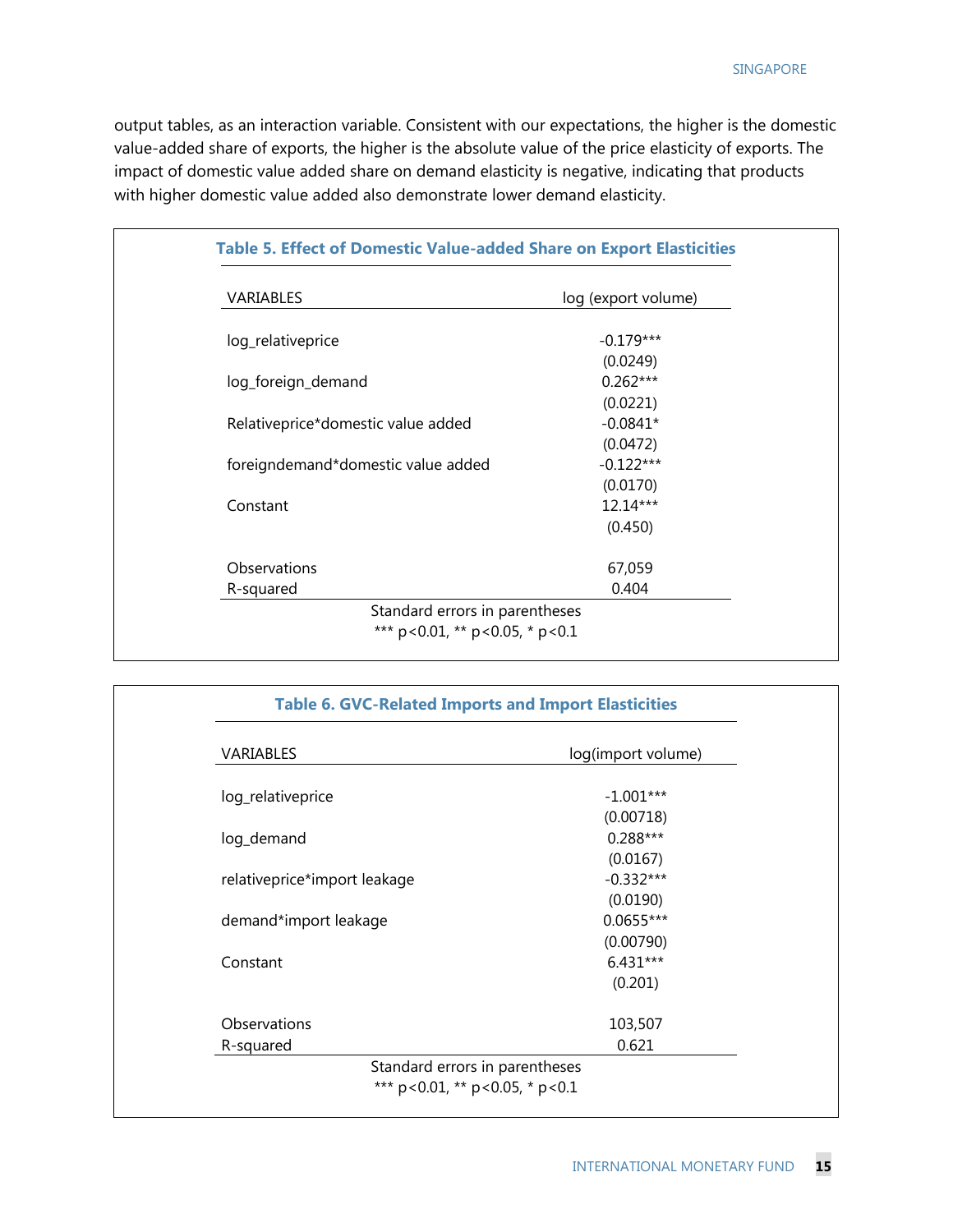Finally, we consider the use of imports, for instance the extent to which imports are used as inputs in exports, to explain differences across products in terms of their import elasticities. Singapore's high import content of exports implies that an important share of imports is used in producing exported goods. By linking information on different industries from input-output tables with imported products, we construct a measure of the share of the imported product that is leaked outside of Singapore through exports and the share that goes to final consumption and capital. Our results show that the price elasticity of imports is higher for products that are more intensively used as inputs in producing exports, or leaked out of Singapore (Table 6). If relative prices adjust due to a change in the exchange rate, this would lower the relative price of exports depending on the domestic value-added content, increase demand for exports depending on the size of the price elasticity, and therefore lead to an increase in demand for imports. In this scenario, the increase in the relative price of imports can lead to the perverse effect of increasing demand for imports. If the relative price change is due to an increase in the foreign currency price of the imported product, then the export price would increase, leading to a decline in both export and import volumes. Our results seem to suggest that relative price adjustments in this exercise mainly reflect changes in relative prices as opposed to exchange rates, which would be consistent with the fact that we use highly disaggregated product-level data. Finally, consistent with our priors, capital goods have lower price and demand elasticity (Table 7).

| VARIABLES                       | log (import volume) | log (import volume) |
|---------------------------------|---------------------|---------------------|
| log_relativeprice               | $-1.245***$         | $-1.116***$         |
|                                 | (0.00530)           | (0.00444)           |
| log_demand                      | $0.375***$          | $0.318***$          |
|                                 | (0.0165)            | (0.0166)            |
| relativeprice*capital goods     | $0.962***$          |                     |
|                                 | (0.0240)            |                     |
| demand*capital goods            | $-0.169***$         |                     |
|                                 | (0.0143)            |                     |
| relativeprice*consumption goods |                     | $0.0880***$         |
|                                 |                     | (0.0180)            |
| demand*consumption goods        |                     | $-0.0686***$        |
|                                 |                     | (0.00771)           |
| Constant                        | 5.447***            | $6.503***$          |
|                                 | (0.201)             | (0.201)             |
| Observations                    | 103,507             | 103,507             |
| R-squared                       | 0.625               | 0.619               |